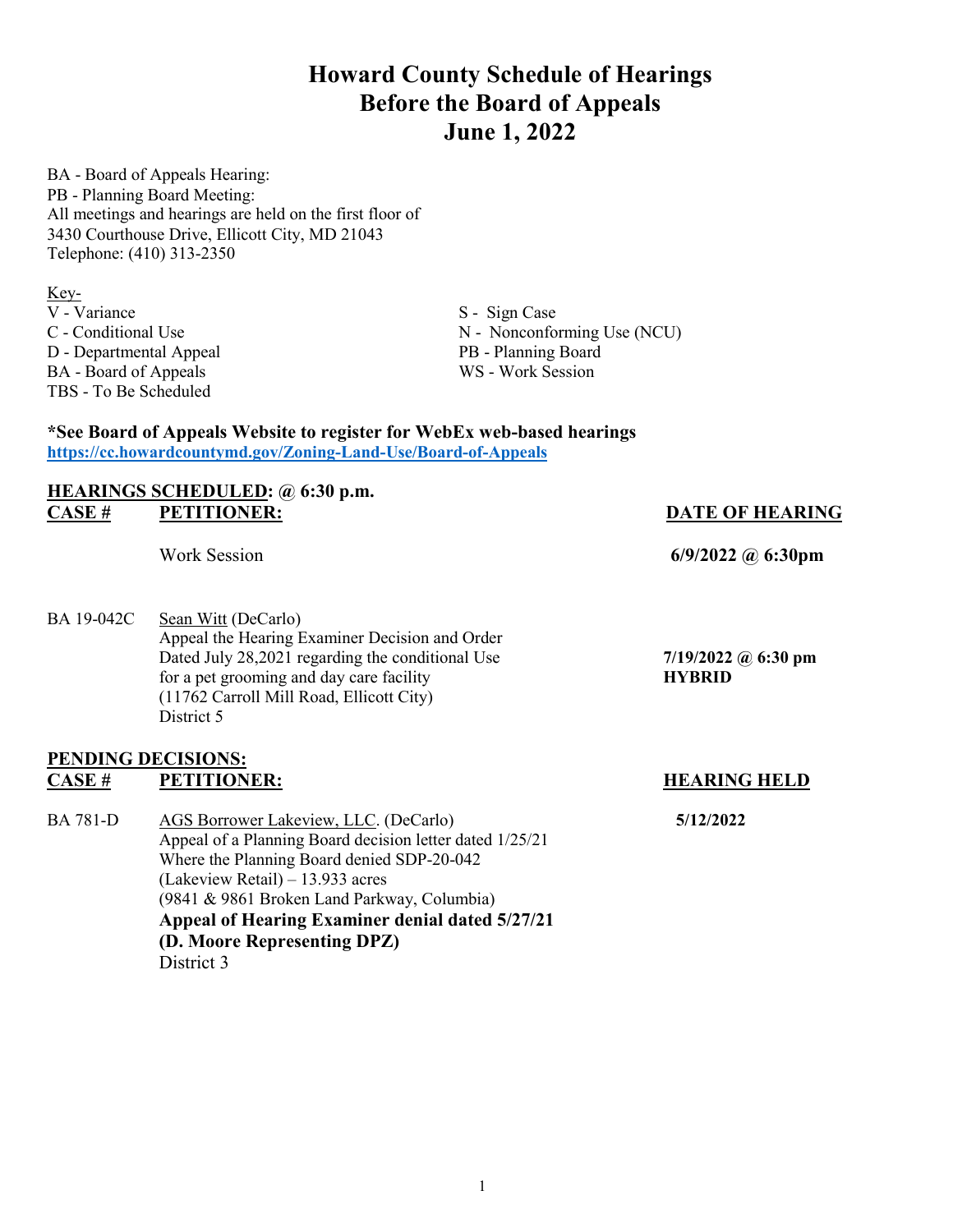### **DECISIONS MADE: CASE # PETITIONER:** DECISION DATE:

### None

### **TO BE SCHEDULED: CASE# PETITIONER:**

- BA 766-D British American Bldg., LLC et al (Ann Grillo) **3/8/2021** Appeal of Planning Board approval of SDP-17-041 Was on USD Royal Farm Store 186 Motion to Dismiss SE corner of Snowden River Pkwy & Minstrel Way Motion to Deny Motion to Dismiss **Appeal of Decision affirming PB decision by Hearing Examiner dated 11/4/20 Appeal filed by Efficient Properties, LLC (James Mazzullo)**  District 3
- BA 21-010C KDC Solar HR Streetlights, LLC (J. Carroll Holzer) Appeal the Hearing Examiner Decision and Order **USD date: 1/6/2022**  Dated June 30, 2021 regarding due process and **Request to be Scheduled:** Zoning Ordinance requirements. **2/17/2022**
- BA 787-D Taylor Service Company, et al. (Oh) Appeal of the Hearing Examiner's Decision and Order Dated November 19, 2021 denying appeal of the Portion of DPZ's decision letter (7/23/21), partially denying WP-21-012. (4100 College Ave. Ellicott City, Maryland 21042) District 1
- BA 21-024C Holy Korean Martyrs Roman Catholic Congregation, Inc. Appeal of the Hearing Examiner Decision and Order dated November 22,2021 alleging Applicant failed to satisfy the Required findings for a conditional use. (1740 Route 32 Sykesville, Maryland 21784) District 5
- BA 16-034C Glenelg Country School (Oh) Conditional Use to enlarge and modify a private **Request to be Scheduled:** academic school **5/11/2022** (12793 Folly Quarter Road, Ellicott City) **(appeal of Hearing Examiner Decision) (Postponed by BOA until Court of Special Appeals Case resolved re: ZRA)** District 5
- BA 21-032C Philip Young Kim (Shin) Appealing Hearing Examiner D&O dated April 14, 2022 Conditional Use Petition for a personal service establishment as An Acupuncturist's office. (3152 Saint Johns Lane Ellicott City, Maryland 21042) District 5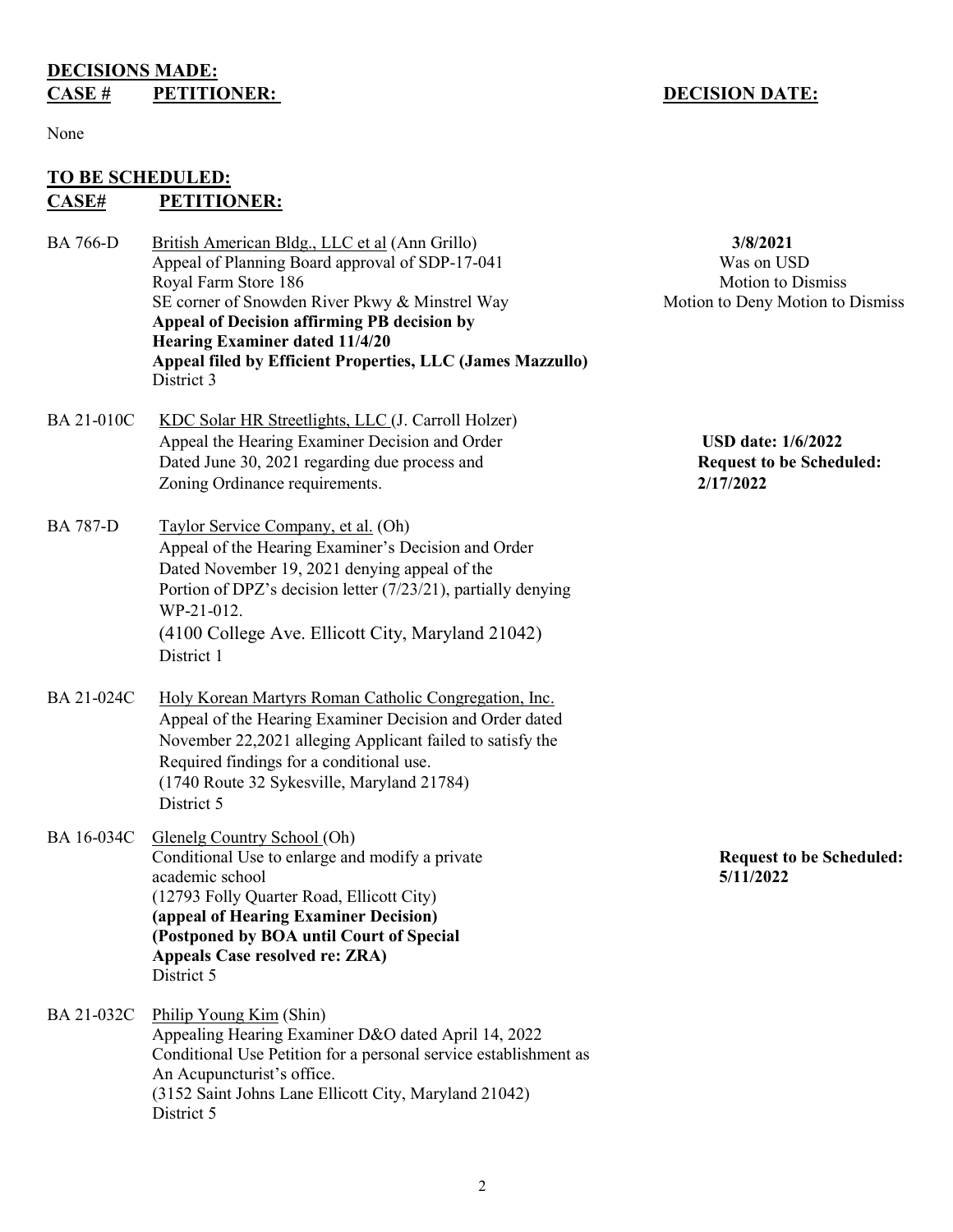# **CASES UNSCHEDULED:**

BA 783-D River Hill Square, LLC (W. Erskine) Appeal the Hearing Examiner Decision and Order **8/24/2021**  Dated June 25, 2021 regarding the law and Holding that string lighting is a regulated "Lighting Fixture" within the context of HCZR Section 134.0.C.

## **APPEALS TO CIRCUIT COURT:**

- BA 770-D Elizabeth Lindenau & Brady Decker (Klepper) **Petition for Judicial Review** Appeal of an Animal Matters Case No. AMB 19-042 affirming **Filed in Circuit Court by** Animal Control to permanently impound 59 live animals and **Steven Klepper on 11/2/20** 42 deceased animals owned by the Appellants. **Circuit Court upholds** 9466 Hundred Drums Row, Columbia, MD **ABHB & BOA 4-27-21 (On the record appeal – BOA upheld AMHB Case appealed to Court by D&O dated 10/5/20) by D&O dated 10/5/20** District 3
- BA 771-D Joshua & Dionne Robinson, et al (Nelson) **Petition for Judicial Review** Appeal of the Planning Board approval of Preliminary **Filed in Circuit Court by** Sketch Plan SP-19-002 (PB Case No. 445) for 17 SFD **G. Macy Nelson on 12/22/20**  Lots & 1 open space lot on 8.76 acres **Hearing Scheduled 5/27/21**  Lawyers Hill Overlook Property subdivision **in Circuit Court** Lawyers Hill Road (**on the record appeal**) **CC denied Petitioner's Pet. for** (**Affirmed Planning Board Decision 11/30/20**) **Judicial review 6/4/21 District 1 Appealed to Court of Special**

BA 15-024C&V Naresh Das

Remand by US District Court to BOA **Petition for Judicial Review** for limited reconsideration<br>on the issue of whether the driveway will provide safe access<br>**Appeal Amended Decision and**<br>**Order filed on 8/16/2021** on the issue of whether the driveway will provide safe access with adequate sight distance, taking into account the Religious **Dismissal reviewed in Circuit**  Land Use and Institutionalized Persons Act's protections for **Court Dismissed on 12/10/2021** religious land uses. (2028 Millers Mill Road, Cooksville, MD) District 5

BA 775-D CBI Homes, Inc. (S.B. Preller) **Petition for Judicial Review** Appeal of Hearing Examiner Decision of school **Filed in Circuit Court by** facilities surcharge in excess of 1.32 per sq. ft. **Steven Preller, Esq. on 3/3/2022** (3683 Folly Quarter Road, Ellicott City) **C-13-CV-22-000210** District 5

## **CASE # PETITIONER: DATE PLACED ON DOCKET:**

 **Appeals Decision Pending**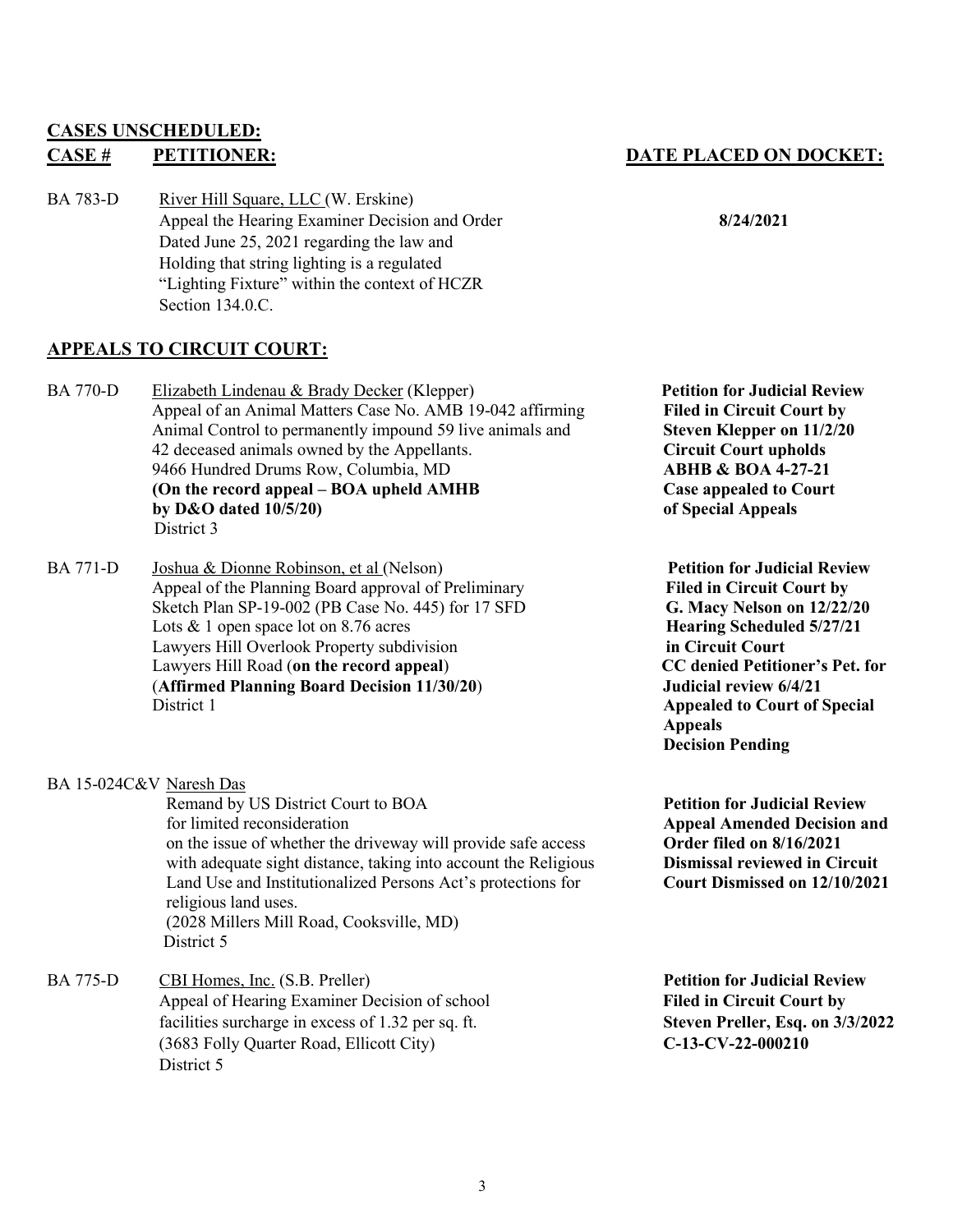**Howard County Schedule of Hearing Before the Hearing Examiner June 1, 2022**

BA - Board of Appeals Hearing: PB - Planning Board Meeting: All meetings and hearings are held on the first floor of 3430 Courthouse Drive, Ellicott City, MD 21043 Telephone: (410) 313-2350

Key-<br>V - Variance V - Variance S - Sign Case<br>
C - Conditional Use S - Sign Case<br>
N - Nonconform D - Departmental Appeal PB - Planning Board BA - Board of Appeals DWS - Work Session TBS - To Be Scheduled

N - Nonconforming Use (NCU)

### **\*See Hearing Examiner Website to register for WebEx web-based hearings**

<https://cc.howardcountymd.gov/Zoning-Land-Use/Hearing-Examiner>

### **HEARINGS SCHEDULED: -- WebEx web-based hearing CASE # PETITIONER: DATE OF HEARING**

| BA 21-042V | <b>Agape Mission Church (Baker)</b><br>Non-Residential Variance Petition to permit a proposed building<br>addition to be located within the required 50' structure and use<br><b>Setback</b><br>(6615 Santa Barbara Road Elkridge, Maryland 21075)<br>District 2                                                 | $6/13/2022$ 10:00 AM<br>WebEx      |
|------------|------------------------------------------------------------------------------------------------------------------------------------------------------------------------------------------------------------------------------------------------------------------------------------------------------------------|------------------------------------|
| BA 21-016V | Dale Webb<br>Residential variance to reduce the 10' rear setback<br>to 1.59' for a 2-story accessory structure and deck<br>and to 0' for a 10-foot wall<br>(9325 All Saints Road, Laurel)<br>District 3                                                                                                          | $6/16/2022$ at $10:00$ am<br>WebEx |
|            | BA 22-001C&V Potomac Energy Holdings, LLC (Rosenberg Martin Greenberg, LLC)<br>Conditional Use Petition requesting redevelopment of existing<br>motor vehicle fueling facility with convenience store and<br>car wash pursuant to Section 131.0.0.2 of the HCZR.<br>(9075 Baltimore National Pike)<br>District 1 | $6/16/2022$ 5:30 PM<br>WebEx       |
| BA 22-005C | Regina Robert Knipp<br>Conditional use petition requesting to house dogs for daycare<br>7:30-5:30 M-F, and overnight boarding.<br>(755 Watersville Rd. Mount Airy, MD 21771)<br>District 4                                                                                                                       | $6/22/2022$ @ 5:30PM<br>WebEx      |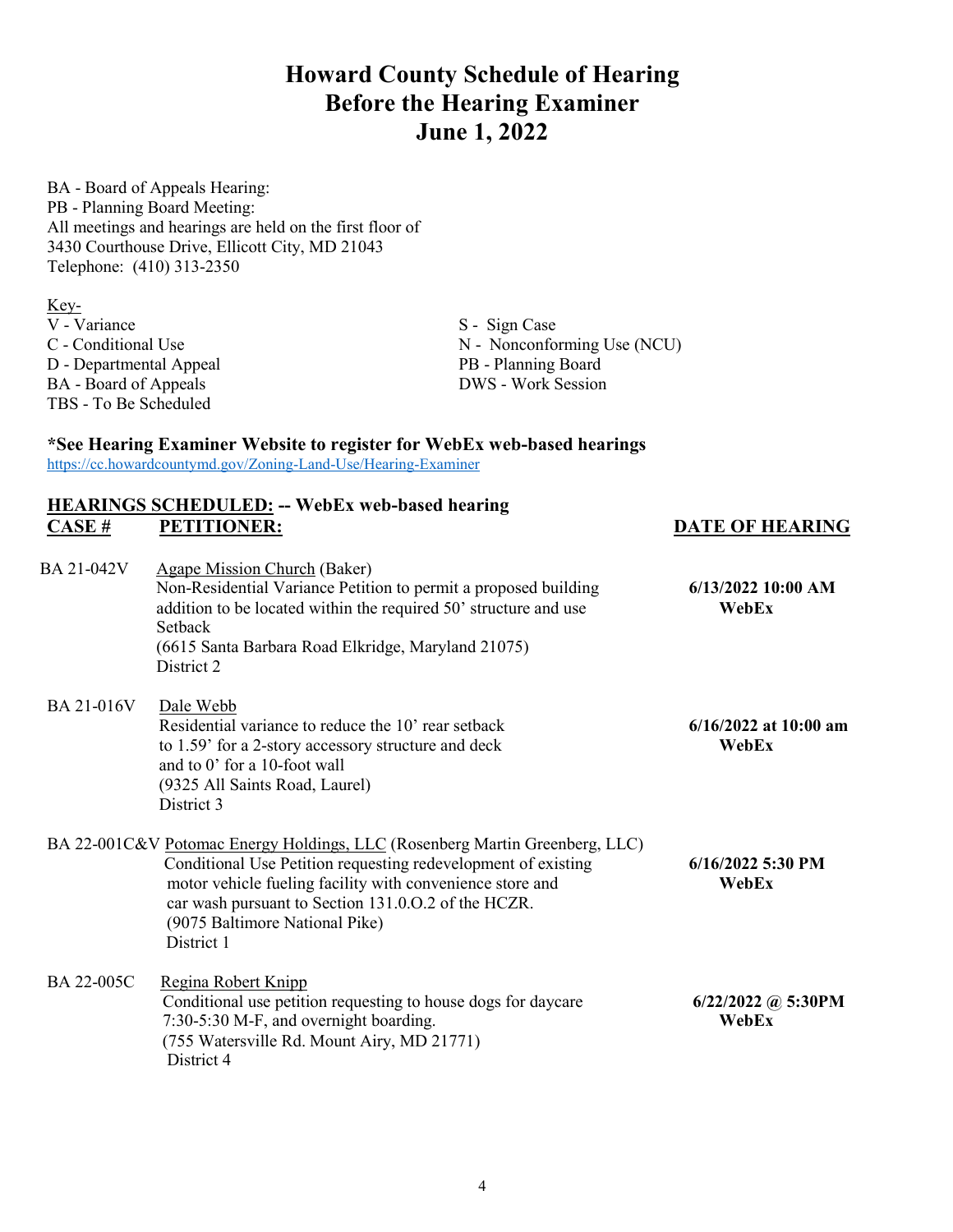# **HEARINGS SCHEDULED:** (continued)<br>CASE # PETITIONER:

BA 22-009V James Foster (Heyman)

|                 | cumulative lot coverage permitted for accessory structures.<br>(6044 Trotter Road Clarksville, Maryland 21209)                                                                                                                                                                                                                                          |                                |
|-----------------|---------------------------------------------------------------------------------------------------------------------------------------------------------------------------------------------------------------------------------------------------------------------------------------------------------------------------------------------------------|--------------------------------|
| BA 22-010V      | <b>Transforming Architecture</b><br>Residential variance petition requesting relief from existing<br>setback to extend 16'6" into setback to create front porch<br>and garage for accessible Access to home.<br>(6420 Chell Road, Columbia, MD 21044)<br>District 4                                                                                     | $6/27/2022$ @ 2:00pm<br>WebEx  |
| <b>BA 788-D</b> | Bernard Rauscher, et al (Nelson)<br>Administrative Appeal Petition appealing DPZ's approval of the<br>final subdivision plans for the Brickell Property consisting of 1 lot<br>and 2 non-buildable bulk parcels located on Mayapple Drive.<br>(12201 Howard Lodge Drive Sykesville, Maryland 21784)<br>District 5                                       | $6/28/2022$ 10:00 AM<br>WebEx  |
| BA 22-002C      | Josh Yoltay (Offit Kurman, P.A.)<br>Conditional Use Petition requesting use of existing two-story<br>Residential dwelling (approx. 3,958 sf) as a two-family<br>Dwelling. No exterior improvements are proposed in connection<br>With the conversion of the existing dwelling hereunder.<br>(7079 Guilford Road Columbia, Maryland 21045)<br>District 4 | $7/5/2022$ @ 5:30 pm<br>WebEx  |
| BA 21-039V      | <b>Steve Bowers</b><br>Residential Variance Petition to allow the homeowner to construct<br>A 28 x 10 deck in the side setback area.<br>(7570 Merrymaker way Elkridge, MD 21075)<br>District 2                                                                                                                                                          | $7/6/2022$ @ 10:00 am<br>WebEx |
| BA 22-001S      | <b>BLT Cantina, LLC(Erskine)</b><br>Sign Variance petition requesting multiple signs. One monument<br>Building sign; and two building wall mounted signs.<br>(6281 Washington Boulevard Elkridge, Maryland 21075)<br>District 1                                                                                                                         | $7/7/2022$ @ 5:30pm<br>WebEx   |
| BA 22-006V      | <b>SSM Hospitality, LLC (DeCarlo)</b><br>Non-residential variance petition requesting to reduce side and rear 75'<br>Use setback from residential districts or uses to 30'<br>To reduce the required 30' use setback from the public right-of-way to 24'<br>(8074 Baltimore National Pike Ellicott City, Maryland 21043)<br>District 1                  | $7/11/2022$ @ 5:30pm<br>WebEx  |
| BA 22-008C      | Michael Balakirsky and Iryna Kopiy (Robinson)<br>Conditional Use Petition requesting use of existing two-story<br>Residential dwelling (approx. 3,492 sq. ft) as a two-family dwelling.<br>(9909 Carillon Drive Ellicott City, Maryland 21042)<br>District 1                                                                                            | $7/19/2022$ at 5:30pm<br>WebEx |

Residential Variance Petition requesting to exceed 6/23/2022 @ 10:00am<br>the height limit of accessory structures and the maximum<br>WebEx

the height limit of accessory structures and the maximum

### **DATE OF HEARING**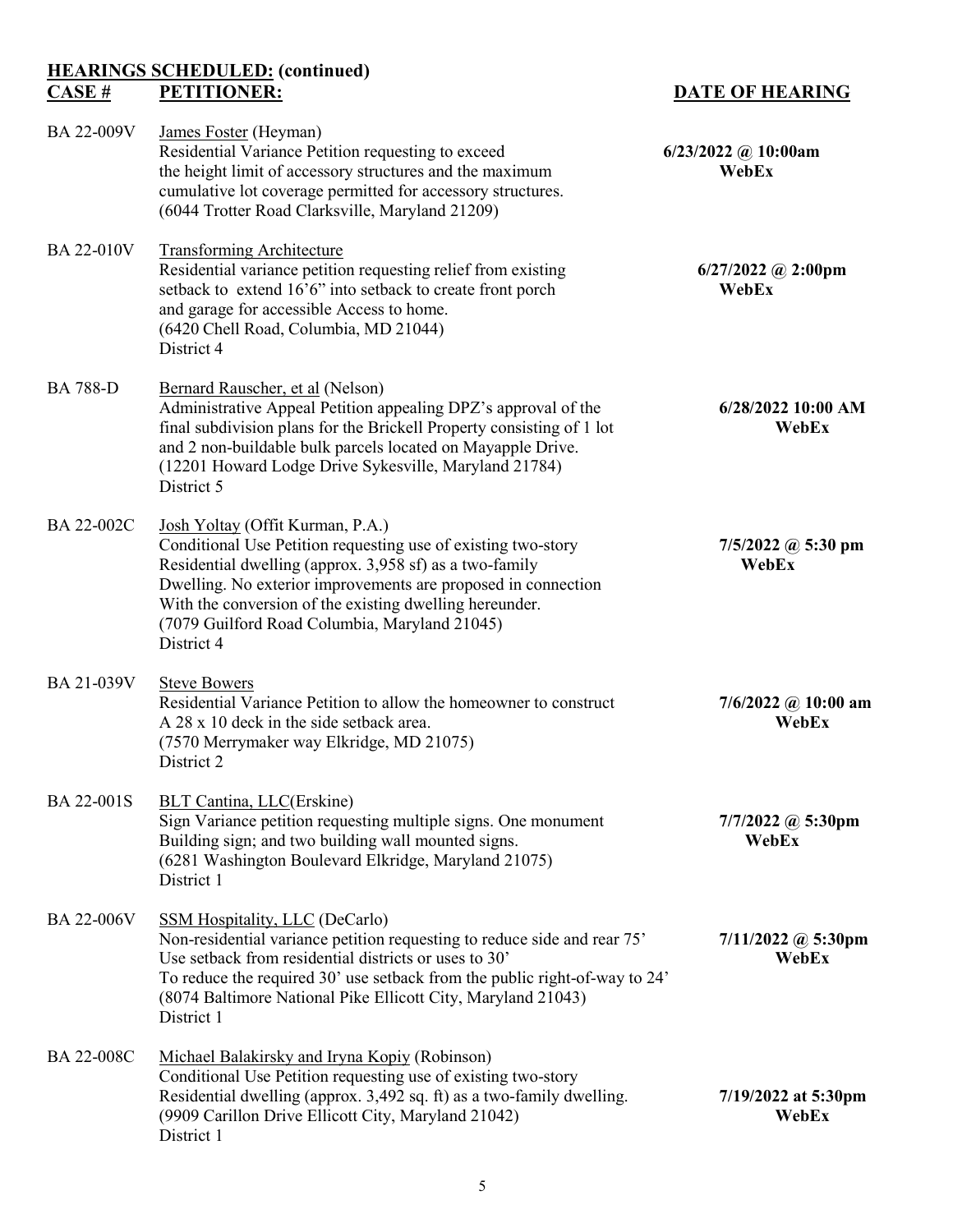BA 22-007C South Trotter, LLC (Erskine) Conditional Use Petition requesting development of 25 **7/25/2022 @ 5:30pm** Age-restricted adult housing units consisting of single-family **WebEx** detached dwelling units. (6479 & 6485 South Trotter Road Clarksville, Maryland 21029) District 4

### **HEARINGS TO BE SCHEDULED: CASE # PETITIONER:**

BA 789-D Lubna Khan Administrative Appeal petition appealing DPZ letter dates April 12, 2022 because SDP 99-125 cited in the letter Is correct but location of the dumpster according to SDP 22-195 Is on south west side of building. (12345 S. Wake Forest Road Clarksville, MD 21029) District 4

### BA 790-D Lubna Khan

 Administrative Appeal from NOV issues on 3/23/2022. DPZ Final determination issued on 4/19/2022 for not holding Respondent liable for noise population from Pet Daycare. (12451 Clarksville Pike Clarksville, MD 21029) District 4

### BA 22-003V Jason Rosier

 Non-Residential Variance Petitioner requesting to reduce the 30' structure and use setback from Clarksville Pike from 30' To 14-10' to allow the face to face canopy structure in the existing Drive thru. (6395 Ten Oaks Rd. Clarksville, MD 21029) District 5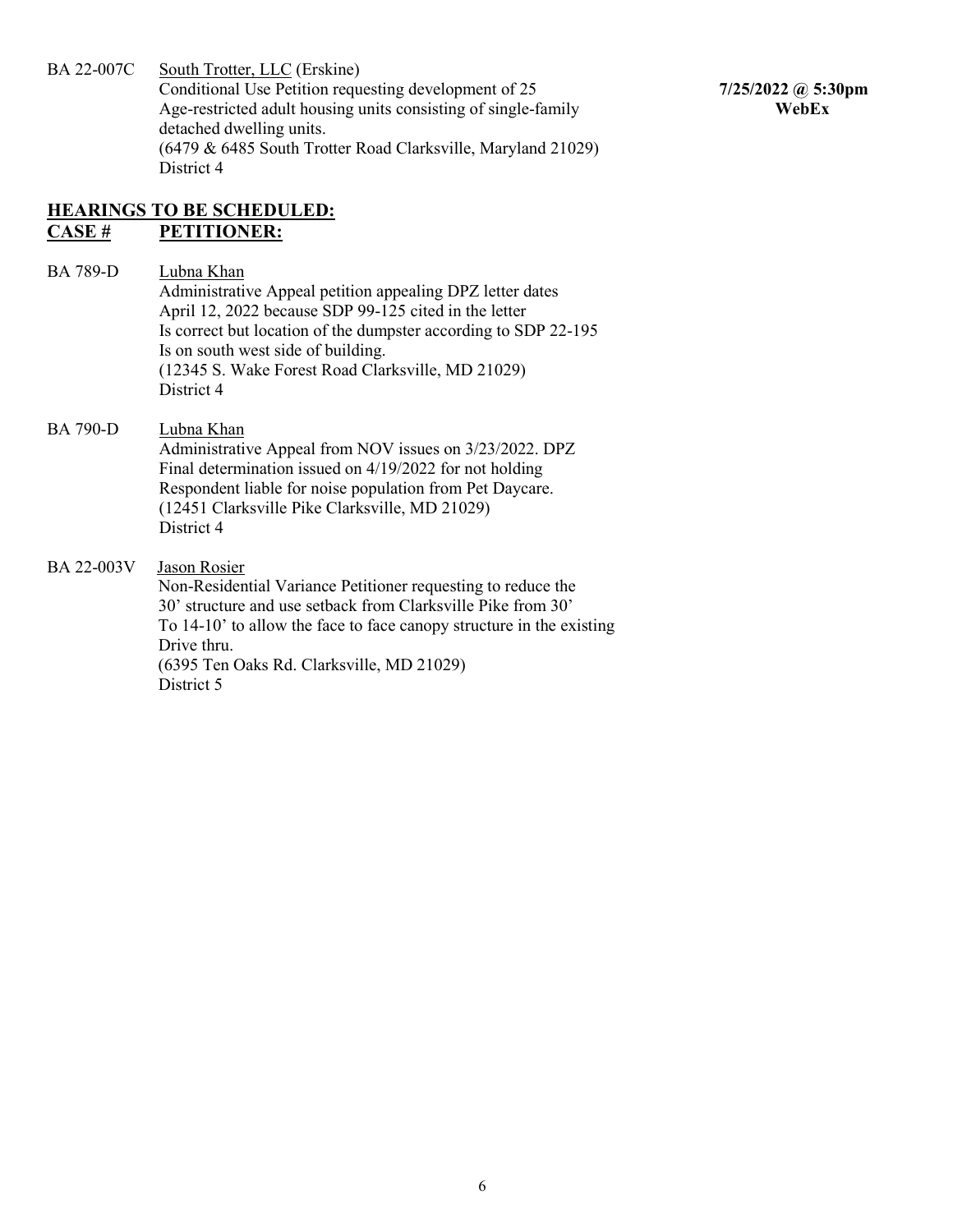# **PENDING DECISIONS:**<br>CASE # **PETITIONER:**

### **DATE OF HEARING:**

### None

# **DECISIONS MADE:**<br>CASE # **PETITI**

District 4

| CASE#             | <b>PETITIONER:</b>                                                                                                                                                                                                                                                                                                                                                                        | <b>DECISION DATE:</b>      |
|-------------------|-------------------------------------------------------------------------------------------------------------------------------------------------------------------------------------------------------------------------------------------------------------------------------------------------------------------------------------------------------------------------------------------|----------------------------|
| BA 21-044V        | Jacob Hikmat (Erskine)<br>Residential Variance Petition to permit a reduction to the minimum<br>Side setback for accessory structures from 5 feet to 0.45 feet (-a 4.55 ft.<br>Variance); and a reduction to the minimum front setback for accessory<br>Structures from 50 feet to 2.61 feet (a 47.39 ft. variance).<br>(13035 Greenberry Lane Clarksville, Maryland 20129)<br>District 5 | <b>Granted</b><br>5/4/2022 |
| BA 21-037V        | Eric Wachsman<br>Residential Variance Petition for accessory structure encroaching<br>60 ft public street right-of-way setback on RR property.<br>(9469 Lovat Rd Fulton, MD 20759)<br>District 5                                                                                                                                                                                          | 5/5/2022<br><b>Granted</b> |
| BA 20-021C        | Gratia Plena, LLC (Joan Becker)<br>Conditional Use for limited social assemblies including picnics,<br>Reunions, weddings, parties, bridal/baby showers, etc. on 162 acres<br>(4979 Sheppard Lane, Ellicott City)<br>District 5                                                                                                                                                           | Denied 5/23/2022           |
| <b>BA 21-019C</b> | New Cingular Wireless PCS, LLC<br>Conditional Use for Commercial Communications Tower.<br>(Windsor Forest Road, Mt. Airy)<br>District 5                                                                                                                                                                                                                                                   | <b>Granted 5/26/2022</b>   |
| BA 21-043C        | Mounthaven Christian Ministries, Inc. (Talkin & Oh)<br>Conditional Use Petition for operation of a private school                                                                                                                                                                                                                                                                         | <b>Granted 5/31/2022</b>   |

(8070 Harriet Tubman Columbia, Maryland 21044)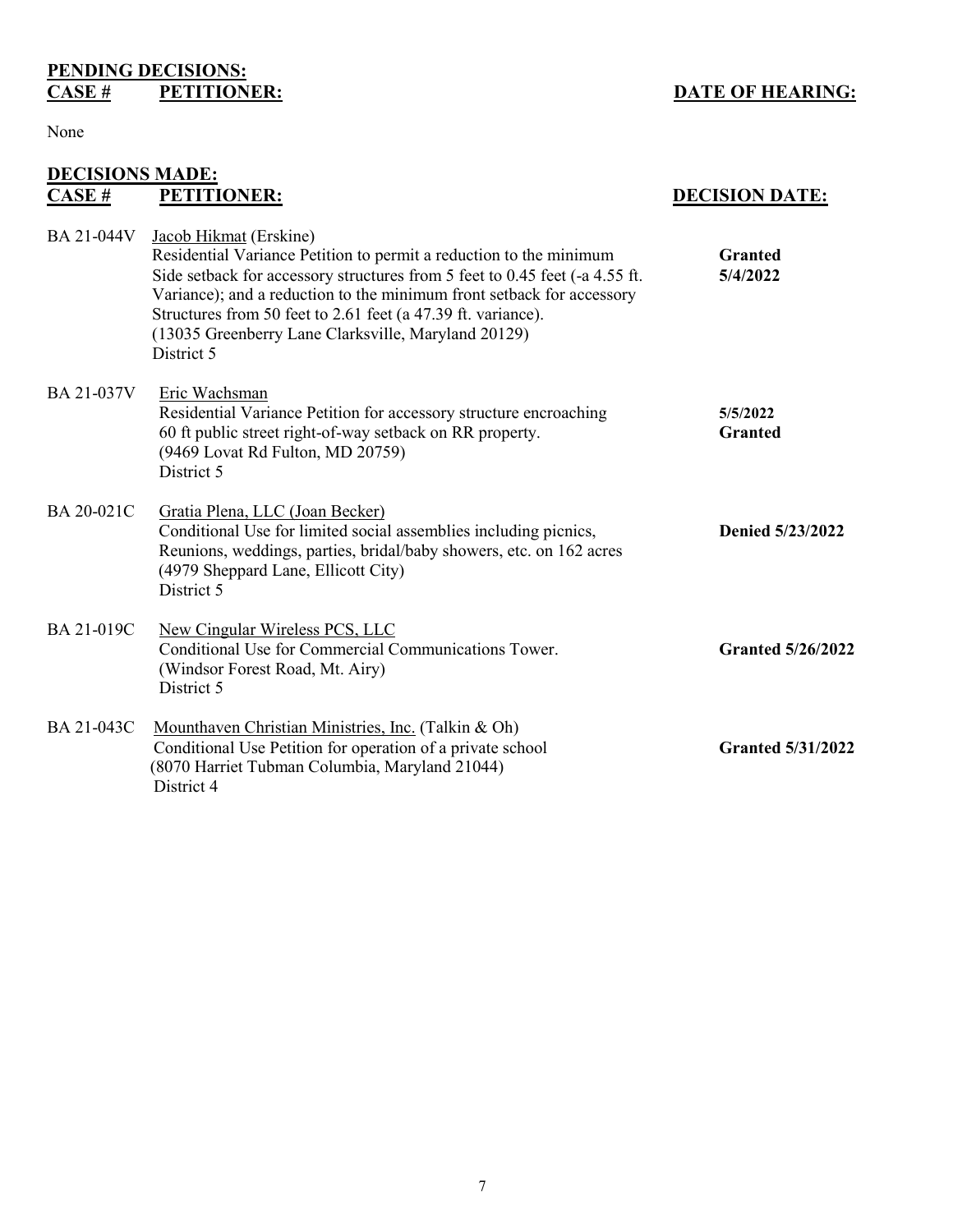### **CASES IN PRESUBMISSION REVIEW:**

| CASE#             | <b>PETITIONER:</b>                                                                                                                                                                                                                                                                                    |
|-------------------|-------------------------------------------------------------------------------------------------------------------------------------------------------------------------------------------------------------------------------------------------------------------------------------------------------|
| BA 21-012V        | Henry Cooper (Leonard Bennett)<br>Residential variance to reduce the rear and sign setback for a<br>storage shed to be located in a wetland buffer<br>(9682 Maryland Ave., Laurel)<br>District 3                                                                                                      |
| <b>BA 21-014C</b> | <b>First Evangelical Lutheran Church of Ellicott City</b><br>Conditional Use to expand an existing religious facility<br>To add a preschool outdoor education classroom up to<br>A maximum of 16 children and 4 adults<br>(3604-3614 Chatham Road)<br>District 1                                      |
| <b>BA 21-019C</b> | <b>New Cingular Wireless PCS, LLC (Christopher Burns)</b><br>Conditional Use for Commercial Communications Tower.<br>(Windsor Forest Road, Mt. Airy)<br>District 5                                                                                                                                    |
| BA 21-031C        | Community Power Group, LLC (DeCarlo)<br>Conditional use petition for a proposed commercial solar facility to<br>Be located on Roxbury Road in Glenelg, Maryland.<br>(14777 Roxbury Rd. Glenelg, Maryland 21737)<br>District 5                                                                         |
| BA 22-003V        | <b>Jason Rosier</b><br>Non-Residential Variance Petitioner requesting to reduce the<br>30' structure and use setback from Clarksville Pike from 30'<br>To 14-10' to allow the face to face canopy structure in the existing<br>Drive thru.<br>(6395 Ten Oaks Rd. Clarksville, MD 21029)<br>District 5 |
| <b>BA 22-004V</b> | <u> Adam Carballo</u><br>Residential Variance Petition requesting a side setback of 10'-0" and<br>108.0.D.4.C(II) rear and yard setback of 10'-0"<br>(4832 Attenborough Way Ellicott, City Maryland) 21043)<br>District 1                                                                             |
| BA 22-011V        | Cathy J. Hakun<br>Residential variance petition requesting reduction of setback from<br>30' foot to 18' foot.<br>(15897 A.E. Mullinix RD, Woodbine, MD 21797)<br>District 4                                                                                                                           |
| BA 22-012V        | Gurinder Singh<br>Residential Variance petition to reduce 50' ft. front step back for fence wall.<br>(4938 Montgomery Rd. Ellicott City, Maryland 21043)<br>District 1                                                                                                                                |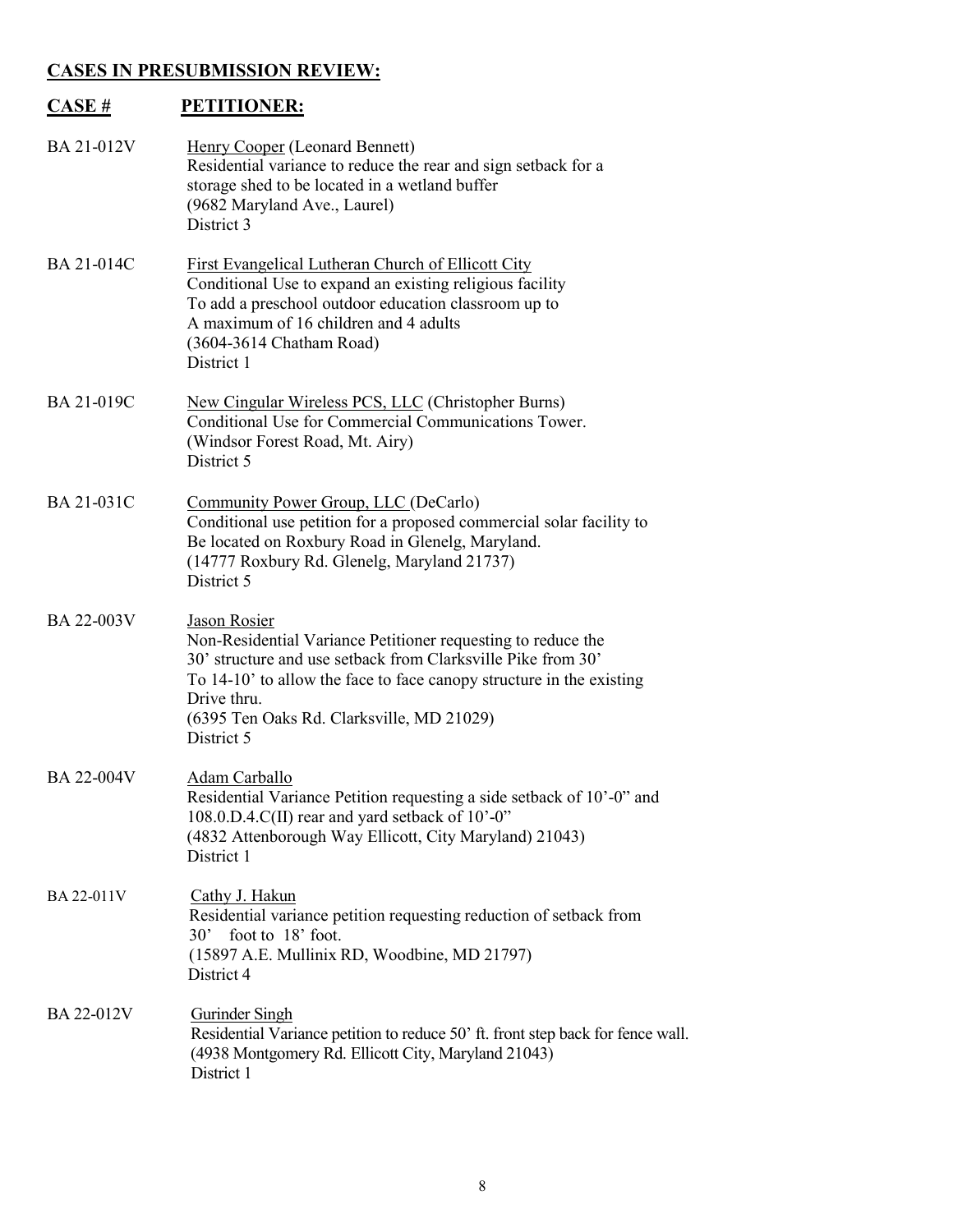## **CASES IN PRESUBMISSION REVIEW: (continued)**

| BA 22-013N   | Carl Nasr<br>Non-conforming Use Petition requesting rental apartments.<br>(8520 Commercial Street Savage, Maryland 20763)<br>District 3                                                                                                                                                                                                                                                                                                                                                              |
|--------------|------------------------------------------------------------------------------------------------------------------------------------------------------------------------------------------------------------------------------------------------------------------------------------------------------------------------------------------------------------------------------------------------------------------------------------------------------------------------------------------------------|
| BA 22-014C   | Primrose Schools Franchising Company (DeCarlo)<br>Conditional Use Petition for a child day care center and nursery school<br>On the subject property to construct an approx. 13, 585 sq. ft. one story<br>Child day care and nursery school facility. Two outdoor play areas located<br>on the northern and eastern sides and read of the facility.<br>(4959 Waterloo Road Elkridge, MD 21075)<br>District 2                                                                                         |
| BA 22-015V   | Michael and Janette Fine (Ratcliffe Architects)<br>Residential Variance petition requesting to increase the accumulative<br>lot coverage to 2,435 sq. ft in lieu of allowable 600 sq. ft. This variance<br>is for an additional 400 sq. ft. for an open covered pool pavilion.<br>(10250 Burleigh Cottage Lane Ellicott City, MD 21157)<br>District 1                                                                                                                                                |
| BA 22-016V   | Joseph C. Kumfa (Becker)<br>Residential Variance petition requesting for accessory structure (deck)<br>Combined accessory structure (guest house, plus the deck and stairs)<br>Is: 1,707.9 sq. ft.<br>(9236 Whiskey Bottom Road Laurel, MD 20723)<br>District 3                                                                                                                                                                                                                                      |
| BA 22-017C&V | Church of the Resurrection Roman Catholic Congregation, Inc (Erskine)<br>Conditional Use petition request to modify the Conditional Use approvals<br>Described in the D&O dated Dec. 30,2020 in BA 19-038C, by incorporating<br>A 4,000 sq. ft. tent and use of the tent for religious services during<br>Construction period of the renovations/improvements authorized by the Nov.<br>30, 2020 D&O.<br>(3175 & 3155 Paulskirk Dr. Baltimore National Pike, Ellicott, City, MD 21042)<br>District 5 |
| BA 22-018V   | <b>Transforming Architecture</b><br>Residential Variance Petition requesting relief from existing side<br>Public street to extend 36'-0" into right side setback to enlarge<br>Existing one-car garage to a two-car garage and for a proposed back addition.<br>(2897 Rosemar Drive Ellicott City, MD 21043)<br>District 1                                                                                                                                                                           |
|              | BA 22-019C&V The Muslim Family Center, Inc.<br>Conditional Use Petition requesting to use the residential building<br>As a religious facility.<br>(5796 Waterloo Road Columbia, Maryland 21045)<br>District 2                                                                                                                                                                                                                                                                                        |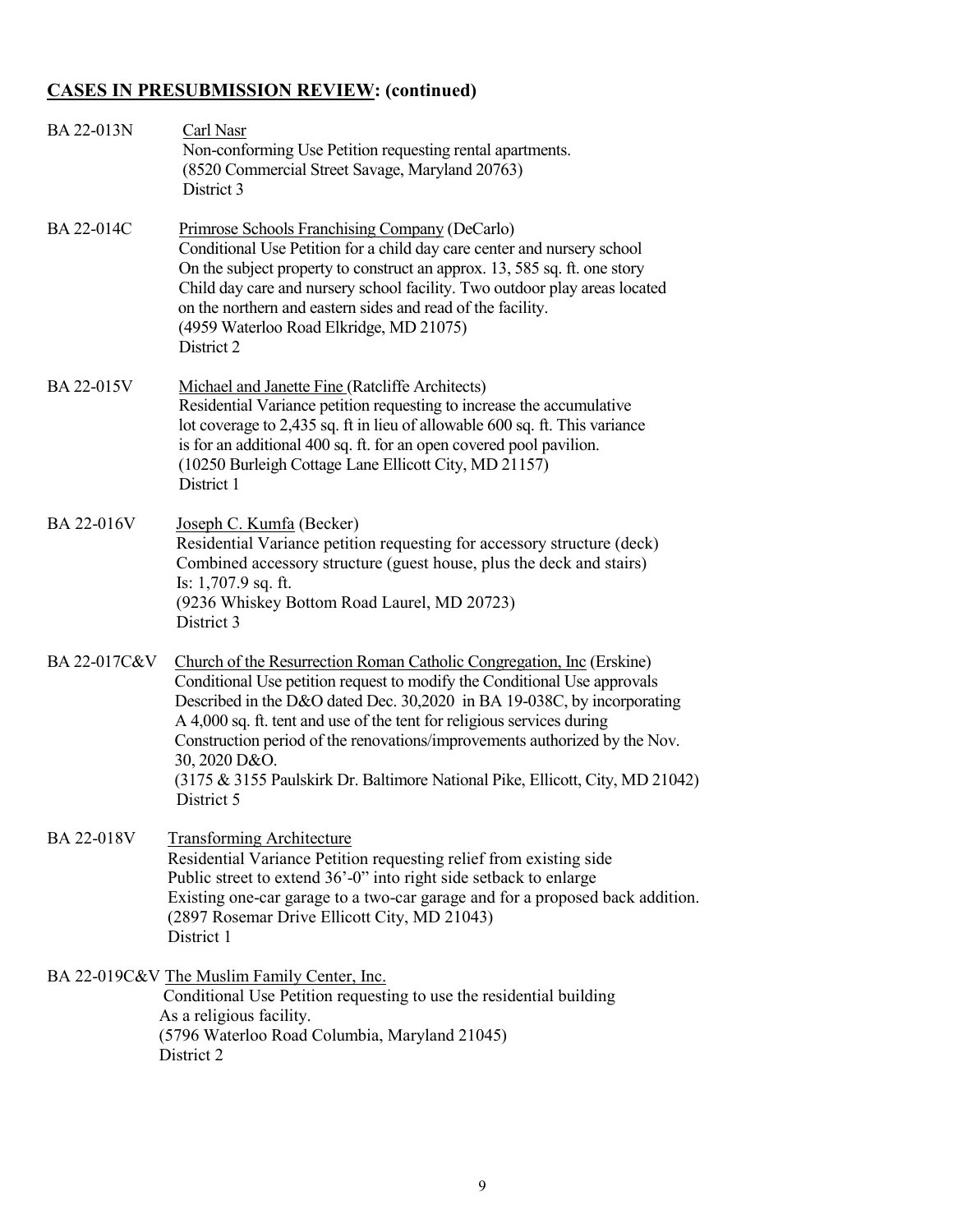# **CASES IN PRESUBMISSION REVIEW: (continued)**<br>BA 22-020C Lawrence Cager (DeCarlo)

Lawrence Cager (DeCarlo) Conditional Use Petition requesting approval for a two-family dwelling unit On the subject property proposing to construct an approx. 34' in height Two-unit duplex, with a garage provided for each unit. (7207 Montgomery Road Elkridge, Maryland 21075) District 1

### **UNSCHEDULED CASES:**

| CASE#           | <b>PETITIONER:</b>                                                                                                                                                                                                                                                                           | <b>DATE PLACED ON LIST</b>                                                                     |
|-----------------|----------------------------------------------------------------------------------------------------------------------------------------------------------------------------------------------------------------------------------------------------------------------------------------------|------------------------------------------------------------------------------------------------|
| CE 14-24        | Jonathan & Sonya Miller - 10430 Shady Acres Lane<br>Code Enforcement Citation – Maintenance of a contractor's business<br>including storage of related vehicles, equipment, and materials on<br>R-20 (Residential: Single) zoned property<br>(waiting for ZRA to be processed)<br>District 4 | 4/1/15                                                                                         |
| <b>BA 595-D</b> | <b>Rhonda and Barry Downey</b><br>Appealing disputes related to property, access and subdivision plat<br>410 Morgan Station Road, Woodbine<br>(Arbitration Case pending in Court of Special Appeals)<br>District 5                                                                           |                                                                                                |
| <b>BA 760-D</b> | <b>HRD</b> (Todd Brown)<br>Appeal of the calculation of the building excise tax payable for<br>an open-air, above-grade garage<br>(6275 Mango Tree Road, Columbia)<br>District 4                                                                                                             | 1/22/19<br>(request to keep on USD<br>from Todd Brown $-6/3/21$<br>pending tax court decision) |
| <b>BA 779-D</b> | <b>Elm Street Development (Erskine)</b><br>Appeal of letter dated 1/5/21 from DPZ denying request for<br>a waiver to Design Manual, Volume III, Sec. 2.5B.1, table<br>2.07 to reduce the required intersection spacing.                                                                      | 2/22/21                                                                                        |
| <b>BA 778-D</b> | <b>Binder Rock</b> (Oh)<br>Appeal of a letter from DPZ dated 12/21/20 voiding 30<br>housing allocations granted under S-17-004; 4.35 acres<br>(6771 Dorsey Road, Elkridge)<br>District 3                                                                                                     | 3/2/21                                                                                         |
| <b>BA 780-D</b> | Sara Hlavaty<br>Appeal of school facilities surcharge in excess of 1.32 per sq. ft.<br>3120 Saint Charles Place, Ellicott City<br>District 5                                                                                                                                                 | 3/31/21                                                                                        |
| BA 21-004C      | Michael and Laura Ritter<br>Conditional Use for a temporary accessory family dwelling<br>(565 River Road, Sykesville)<br>District 5                                                                                                                                                          | 6/21/21                                                                                        |
| <b>BA-785D</b>  | Andrew & Wendy Scherer (Thomas M. Meachum)<br>Decision of Department of Planning and Zoning that there<br>were no violations of 128. O.I. Permits for Special Farm<br>uses at 4979 Sheppard Lane, Ellicott City, MD.<br>District 5                                                           | 8/23/21                                                                                        |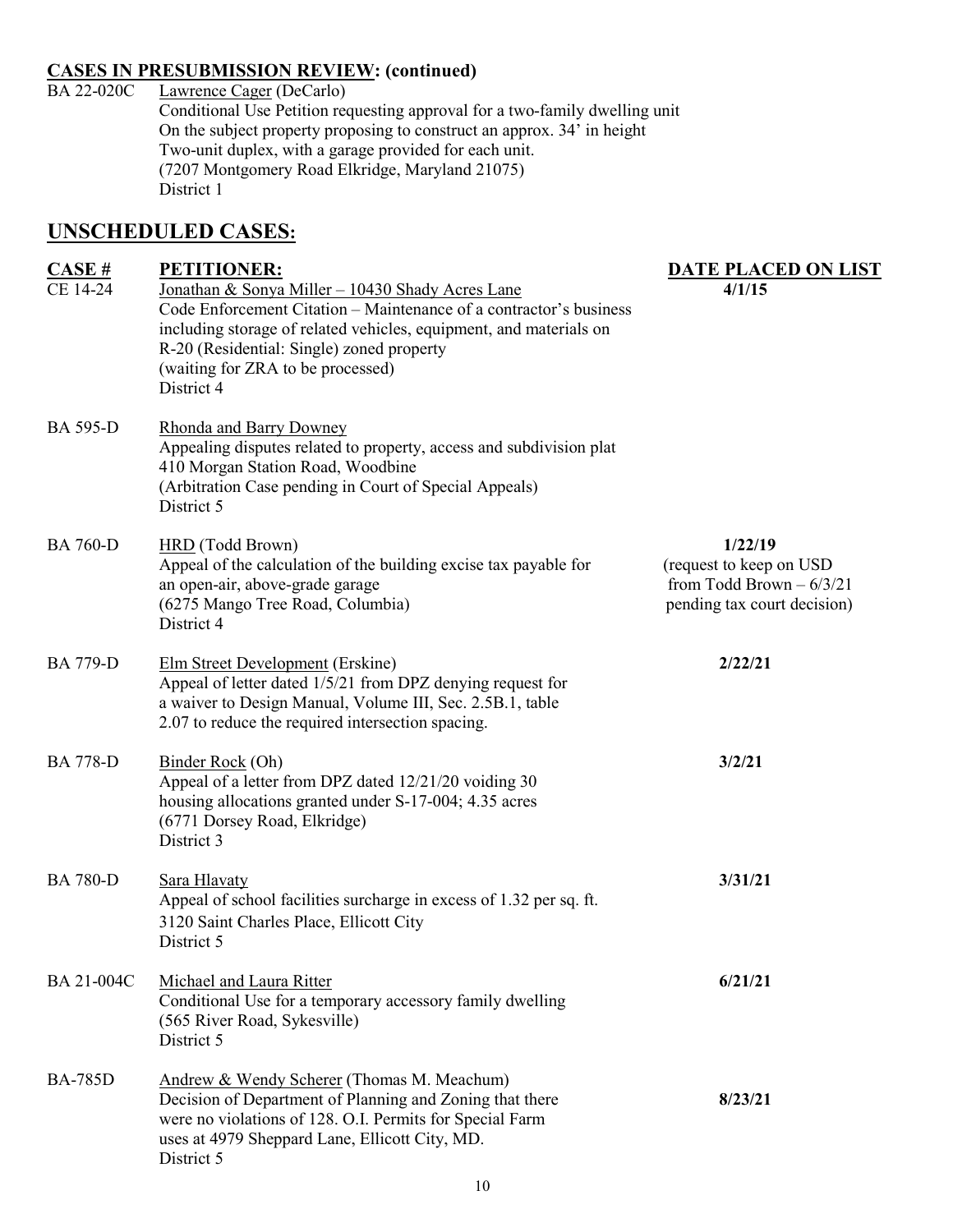# **Howard County Schedule of Hearings Before the Zoning Board June 1, 2022**

ZB - Zoning Board Hearing: PB - Planning Board Meeting: All meetings and hearings are held on the first floor of The George Howard Building 3430 Courthouse Drive, Ellicott City, MD 21043 Telephone: (410) 313-2350

| <u>Key</u>                                |                                                           |
|-------------------------------------------|-----------------------------------------------------------|
| R - Regulation Amendment                  | PB Rec. - Planning Board Recommendation                   |
| M - Map Amendment                         | WS - Work session - Council Conference Room               |
| TBS - To Be Scheduled                     | ZB - Zoning Board                                         |
| <b>SRC</b> - Subdivision Review Committee | ALL HEARINGS BEGIN $@$ 6:30 P.M. (unless otherwise noted) |

### **\*See Zoning Board Website to register for WebEx web-based hearings**

| CASE#    | <b>HEARINGS/MEETINGS/WORKSESSIONS SCHEDULED:</b><br><b>PETITIONER:</b>                                                                                                                                            | $\underline{\mathbf{PB}}$   | $\mathbf{Z}\mathbf{B}$                      |
|----------|-------------------------------------------------------------------------------------------------------------------------------------------------------------------------------------------------------------------|-----------------------------|---------------------------------------------|
|          |                                                                                                                                                                                                                   |                             |                                             |
|          | Work session Rules of Procedure Public Comment                                                                                                                                                                    |                             | $6/1/2022$ @ 7:00 pm Hybrid                 |
|          | Work session to vote on Final ZB Rules of Procedure                                                                                                                                                               | $6/15/2022$ @ 7:15pm Hybrid |                                             |
| CASE #   | <b>CASE PENDING DECISION &amp; ORDER:</b><br><b>PETITIONER:</b>                                                                                                                                                   |                             | ZB                                          |
| ZB 1119M | HRVC Ltd. Partnership, c/o Kimco Realty Corp. (Oh) (cont.)<br>Redevelopment of Hickory Ridge Village Center<br>To amend the Preliminary Development Plan<br>(6430-6470 Freetown Road, Columbia, MD)<br>District 4 | 4/12/21                     | <b>Deliberations concluded</b><br>12/1/2021 |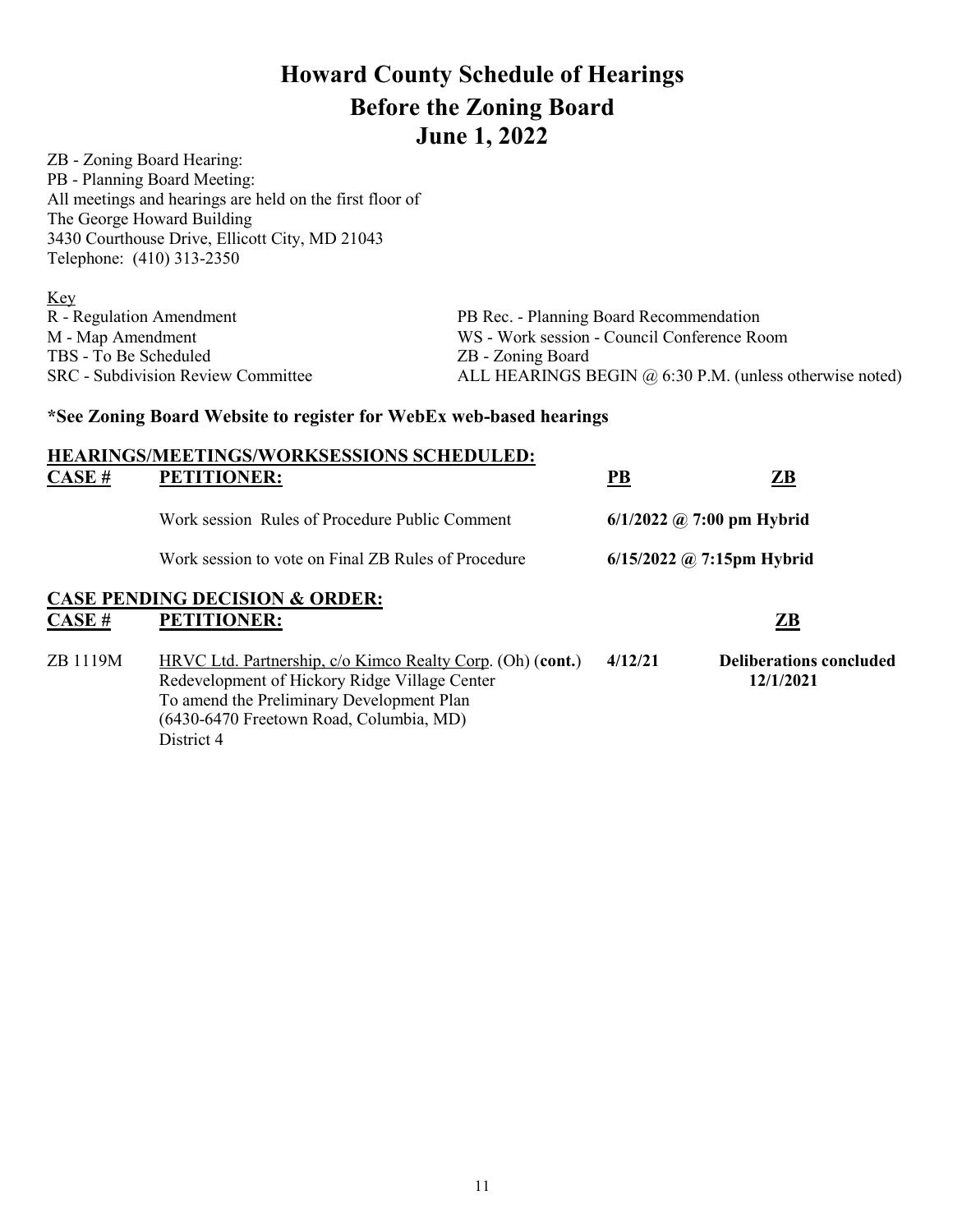### **HEARINGS/MEETINGS/WORKSESSIONS TO BE SCHEDULED: CASE # PETITIONER: PB ZB**

## ZB 1126M Howard County Dept. of Public Works (David Moore) **5/6/21**  To change the zoning of the former Howard County (*continuation date* Courthouse properties totaling approx. 6.19 acres from *TBD)* HO (Historic Office) to HC (Historic Commercial) (8360 Court Avenue, 1 Park Ave. & 3716 Court Place) (M. Goldmeier representing ZB) District 1

ZB 1127M G&R Maple Lawn, Inc. (Oh) **7/8/21** AZM: Requesting approval of an amended preliminary development plan in an MXD Zoning District for 109.6 acres Fulton for an addition of 473 dwelling units (125 SFD, 148 SFA, 200 Apartments); change the land use designation from single family detached to single family detached and other residential; and to increase the permitted residential density from 2.2 dwelling units per gross acre to 3.0 dwelling units per gross acre (11788 Scaggsville Road, Fulton) District 4

### ZB 1128M Lutheran Village at Miller's Grant Zoning request for an amended Preliminary Development Plan in the PSC Zoning District. (9000 Father's Legacy, Ellicott City, MD 21042) District 2

### **UNSCHEDULED DOCKET: CASE # PETITIONER: DATE PLACED ON USD**

- ZB 1123M Shri Sad Guru Krupa, LLC. (Coale) **4/15/21** AZM: To rezone 5.20 acres from CE-CLI to B-2 for a proposed motor vehicle fueling station & retail commercial 7525 & 7541 Washington Blvd., Elkridge *(4/15/21 – request by T. Coale to place on USD)* District 3
- ZB 1124M A.R. Levering, LLC. (Oh) **2/16/2022** To change zoning from R-ED to M-2 for 0.4 acres (5481 Levering Avenue, Elkridge, MD 21075) District 1

### **ZB CASES DECISIONS MADE: CASE # PETITIONER:**

ZB 1118M Erickson at Limestone Valley (Erskine & Oh) **(cont.) D&O Issued 3/2/2022** To rezone 62.116 acres from B-2 & RC-DEO to CEF-M or development of a continuing care retirement community and to permit the expansion/relocation and architectural enhancement of the existing Freestate Gasoline Service Station (MD 108, 12170 Clarksville Pike & p/o 5450 Sheppard Lane) District 5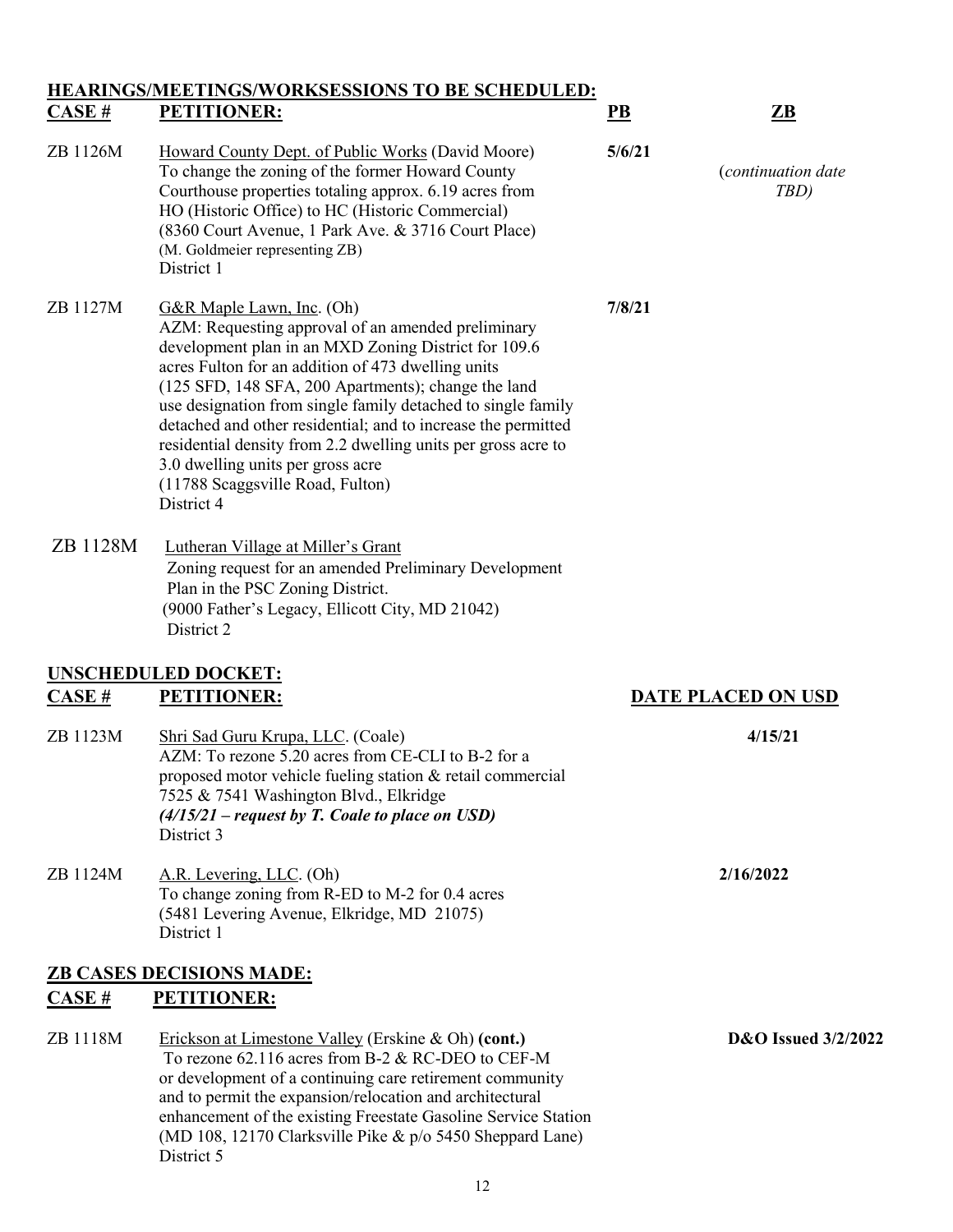### **ZB CASES IN PRESUBMISSION REVIEW:**

### **CASE # PETITIONER:**

None

### **APPEALS TO CIRCUIT COURT: CASE # PETITIONER:**

ZB 1120M Enterprise Homes, Inc. (Coale) **Petition for Judicial Review** For approval of an amended PDP Plan for NT District **Filed by Joel Hurewitz**  to redevelop property as mixed income development **on 11/4/20** adding 300 market rate housing units<br>
10301-10421 Twin Rivers Road – 3.5 acres:<br> **Hearing in Circuit Court**<br> **on 5/5/21** 10301-10421 Twin Rivers Road – 3.5 acres; 5501-5627 Cedar Lane - 3.7 acres; **COURT DISMISSED 5/5/21** 5817-5991 Harpers Farm Road - 5.76 acres; 5503-5615 Harpers Farm Road – 2.84 acres;<br>5951-6033 Turnabout Lane – 2.01 acres **Appealed to Court of Special** 5951-6033 Turnabout Lane – 2.01 acres **(appeal of ZB D&O approval dated 10/5/20)**  District 4